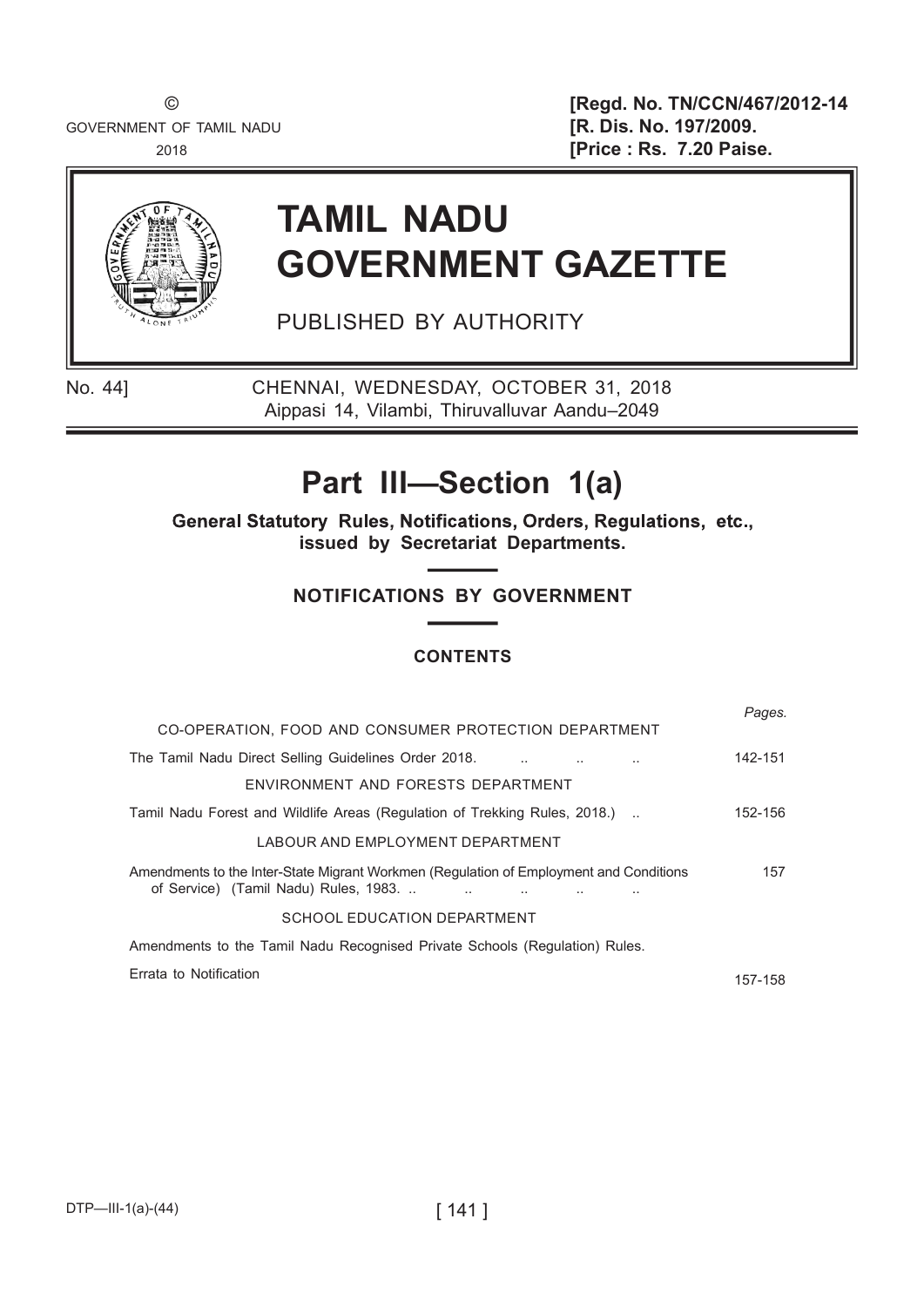#### NOTIFICATIONS BY GOVERNMENT

#### CO-OPERATION, FOOD AND CONSUMER PROTECTION DEPARTMENT

#### The Tamil Nadu Direct Selling Guidelines Order 2018.

[G.O. Ms. No. 136, Co-operation, Food and Consumer Protection (H2), 1st October 2018, புரட்டாசி 15, விளம்பி, திருவள்ளுவர் ஆண்டு–2049.]

No. SRO A-52/2018.— With the prior concurrence of the Central Government vide F.No.21/18/2014-IT (Vol-II), Ministry of Consumer Affairs, Food & Public Distribution, Department of Food & Public Distribution, dated: 09.09.2016 the Governor of Tamil Nadu hereby makes the following Order, namely:

#### Short title, extent and commencement.-

- (1) This order may be called the "The Tamil Nadu Direct Selling Guidelines order, 2018".
- (2) It extends to the whole of the State of Tamil Nadu.
- (3) It shall come into force with immediate effect.

#### Clause-1: - Definitions.-

In these Guidelines unless and otherwise required:-

- (1) "Act" means the Consumer Protection Act, 1986 (Central Act 68 of 1986);
- (2) "Consumer" Shall have the same meaning as provided under the Consumer Protection Act, 1986;

(3) "Prospect" means a person to whom an offer or a proposal is made by the Direct Seller to join a Direct Selling opportunity;

(4) "Direct Seller" means a person appointed or authorized, directly or indirectly, by a Direct Selling Entity through a legally enforceable written contract to undertake direct selling business on principal to principal basis.

#### The 'written contract' includes e-contracts or digital contracts and the same shall be governed as per the provisions of the Information Technology Act, 2000. (Central Act 21 of 2000)

(5) "Network of Direct Selling" means a network of direct sellers at different levels of distribution, who may recruit or introduce or sponsor further levels of direct sellers, who they then support:

Explanation:- "network of direct selling" shall mean any system of distribution or marketing adopted by a direct selling entity to undertake direct selling business in accordance with these Guidelines, and shall include the multi-level marketing method of distribution.

(6) "Direct Selling" means marketing, distribution and sale of goods or providing of services as a part of network of Direct Selling other than under a pyramid scheme;

Provided that such sale of goods or services occurs otherwise than through a "permanent retail location" to the consumers, generally in their houses or at their workplace or through explanation and demonstration of such goods and services at a particular place.

#### Clause 1.6 does not restrict / preclude sales made from permanent retail location. However, direct selling entity will be governed by these guidelines.

Explanation:- "Permanent retail location" includes such place, location or premises where the seller conducts sales in the ordinary course of business.

(7) "Direct Selling Entity", means an entity, not being engaged in a pyramid scheme, which sells or offers to sell goods or services through a direct seller:

Provided that "Direct Selling Entity" does not include any entity or business notified otherwise by the Government for the said purpose from time to time.

(8) "Goods" means goods as defined in the Sale of Goods Act, 1930 (Central Act 3 of 1930) and "Service" means service as defined in the Consumer Protection Act, 1986 (Central Act 68 of 1986) ;

(9) "Saleable" shall mean, with respect to goods or services, unused and marketable, which has not expired, and which is not seasonal, discontinued or special promotion goods or services;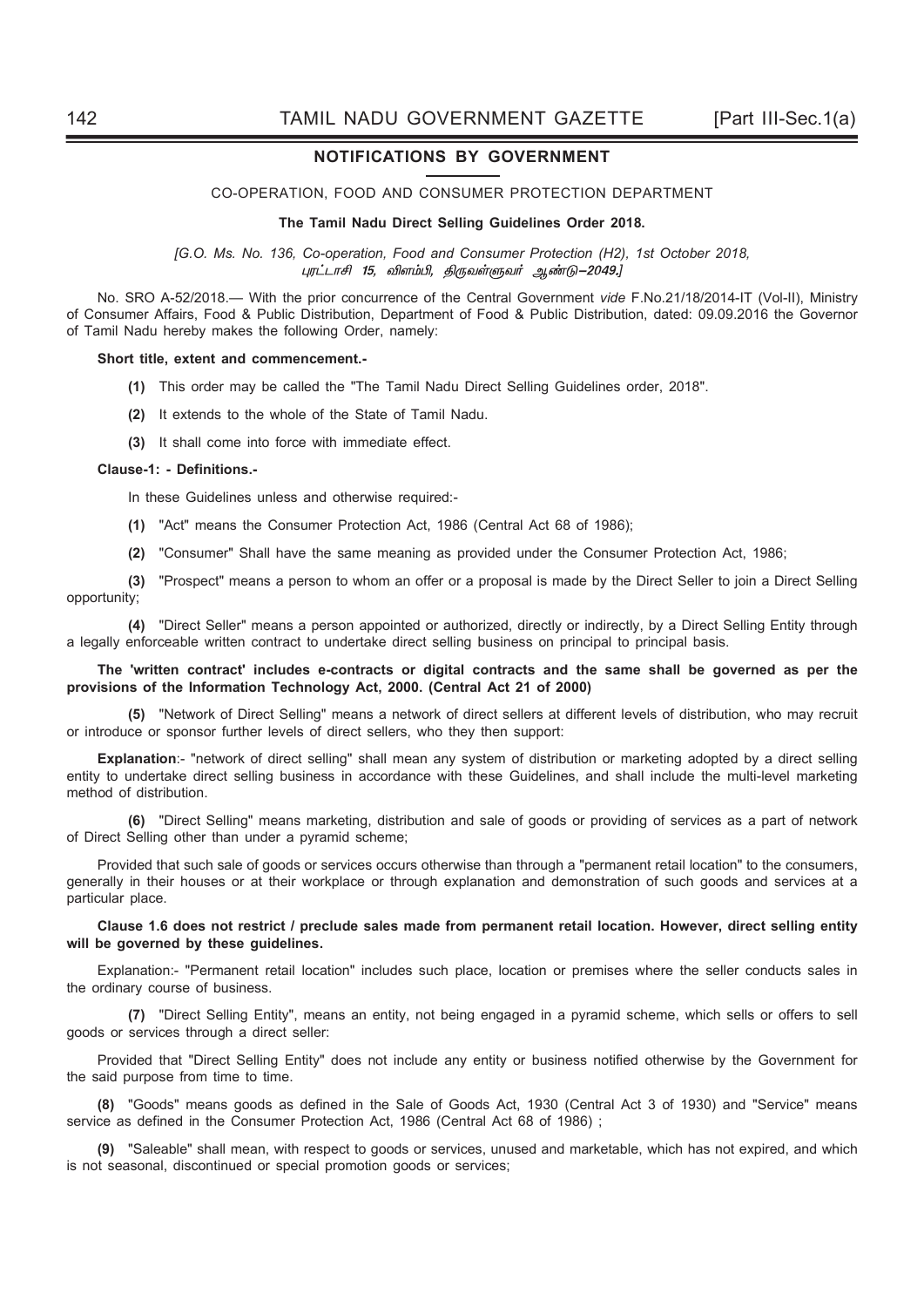(10) "Cooling-off Period" means the duration of time counted from the date when the direct seller and the direct selling entity enter into an agreement under Clause 4 and ending with date on which the contract is to be performed and within which the direct seller may repudiate the agreement without being subject to penalty for breach of contract;

(11) "Pyramid Scheme" means a multi layered network of subscribers to a scheme formed by subscribers enrolling one or more subscribers in order to receive any benefit, directly or indirectly, as a result of enrolment, action or performance of additional subscribers to the scheme. The subscribers enrolling further subscriber(s) occupy higher position and the enrolled subscriber(s) lower position, thus, with successive enrolments, they form multi-layered network of subscribers:

Provided that the above definition of a "Pyramid Scheme" shall not apply to a multi layered network of subscribers to a scheme formed by a Direct Selling Entity, which consists of subscribers enrolling one or more subscribers in order to receive any benefit, directly or indirectly, where the benefit is as a result of sale of goods or services by subscribers and the scheme/ financial arrangement complies with all of the following:-

(a) It has no provision that a Direct Seller will receive remuneration or incentives for the recruitment / enrolment of new participants;

(b) It does not mandatorily require a participant to purchase goods or services,-

 (i) for an amount that exceeds an amount for which such goods or services can be expected to be sold or resold to consumers;

 (ii) for a quantity of goods or services that exceeds an amount that can be expected to be consumed by, or sold or resold to consumers;

(c) It does not require a participant to pay any entry / registration fee, cost of sales promotion equipment and materials or other fees relating to participation;

(d) It provides a participant with a written contract describing the "material terms" of participation;

(e) It allows or provides for a participant a reasonable cooling-off period to participate or cancel participation in the scheme and receive a refund of any consideration given to participate in the operations;

(f) It allows or provides for a buy-back or repurchase policy for "currently marketable" goods or services sold to the participant at the request of the participant at reasonable terms;

(g) It establishes a grievance redressal mechanism for consumers, more particularly described in under the definition of direct selling entity herein.

Explanation 1 :- For the purposes of this proviso, the term "material terms" shall mean buy-back or repurchase policy, cooling-off period, warranty and refund policy.

(12) "Money Circulation Scheme" has the same meaning as defined under the Prize Chits and Money Circulation Schemes (Banning) Act, 1978 (Central Act 43 of 1978);

(13) "Remuneration System" means the system followed by the direct selling entity to compensate the direct seller which illustrates the mode of sharing of incentives, profits and commission, including financial and non-financial benefits, paid by the direct selling entity to the direct sellers, on a monthly or periodic or yearly basis or both, as the case may be. This system, for every Direct Selling entity, shall,-

(a) have no provision that a direct seller will receive remuneration from the recruitment to participate in such direct selling;

(b) ensure that direct sellers shall receive remuneration derived from the sale of goods or services by such direct sellers;

(c) clearly disclose the method of calculation of remuneration.

(14) "State" means the State of Tamil Nadu;

(15) "Registering Authority" means the Commissioner, Industries & Commerce Department having jurisdiction over the area in respect of State of Tamil Nadu;

(16) "Disciplinary Authority" means the District Revenue Officer of the district having jurisdiction over the area in respect of State of Tamil Nadu;

(17) "Appellate Authority" means the Collector of the districts havinq jurisdiction over the area in respect of State of Tamil Nadu;

(18) "Revision Authority" means the Commissioner, Industries & Commerce having jurisdiction over the area in respect of State of Tamil Nadu.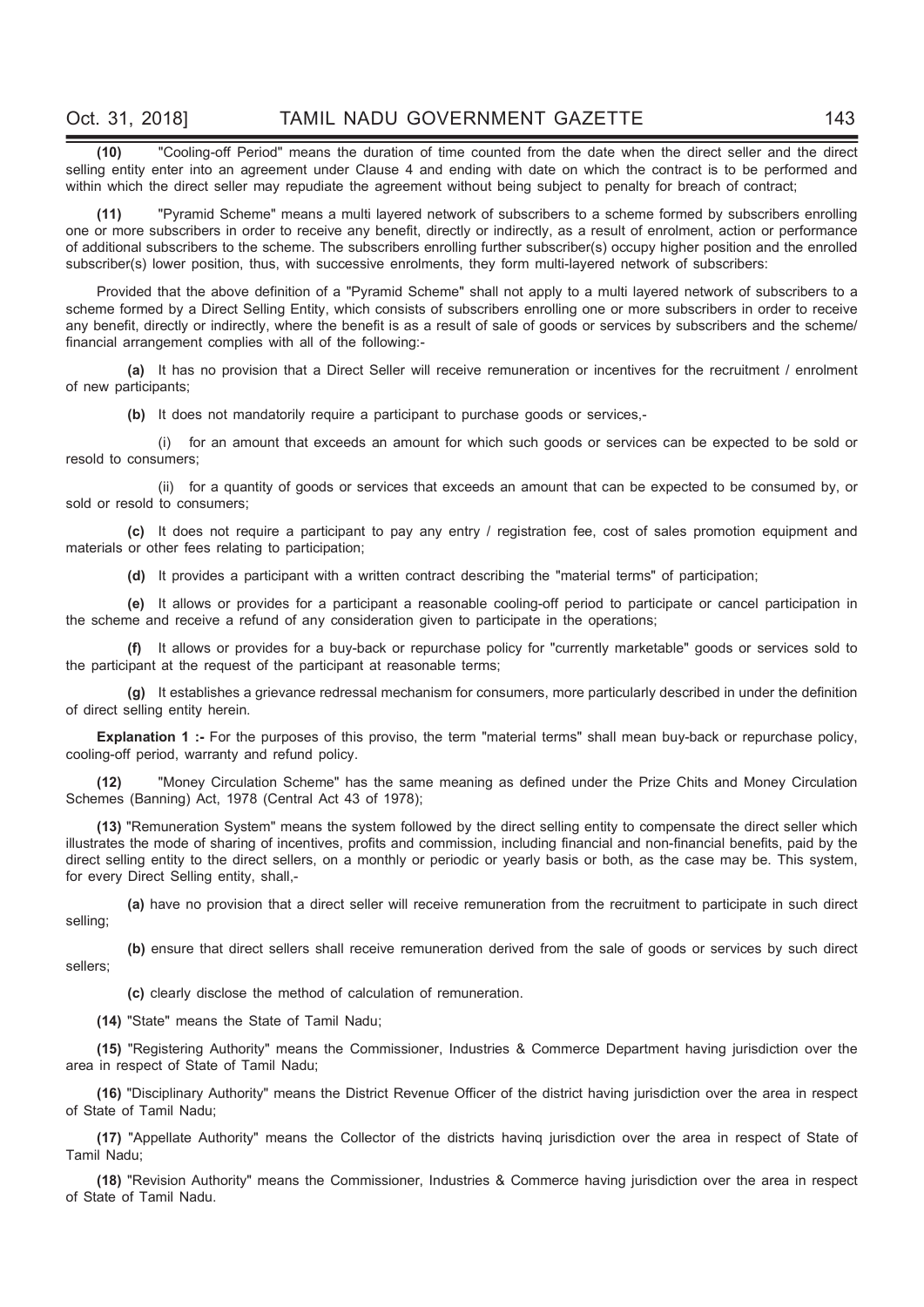#### Clause 2. Conditions for setting up of Direct Selling business:-

Every Direct selling entity intending to carry out direct selling business subsequent to the publication of the notification in the Gazette of Tamil Nadu, shall within ninety days comply with the following set of conditions for the conduct of direct selling business:-

(1) be a registered legal entity under the laws of India;

(2) provide a mandatory orientation session to all prospective direct sellers providing fair and accurate information on all aspects of the direct selling operation, including but not limited to the remuneration system and expected remuneration for newly recruited direct sellers;

#### The training / orientation will be provided by the Direct Selling Entity or by a Direct Seller or by any authorized representative of Direct Selling Entity, either in person or through any digital means.

(3) provide accurate and complete information to prospective and existing direct sellers concerning the reasonable amount of remuneration opportunity, and related rights and obligations;

(4) pay all dues and make withholdings from direct sellers in a commercially reasonable manner;

(5) notify and provide a full refund or buy-back guarantee to every direct seller on reasonable commercial terms which can be exercised within a period of thirty days, from the date of the distribution of the goods or services to the direct seller;

(6) notify and provide to every direct seller a cooling-off period which entitles such direct seller to

 (a) refund of any fee, including any training fee, franchise fee, fees for promotional materials or other fees related solely to the right to participate as a direct seller, paid upon the return of all goods received at the time of joining;

(b) return any other goods purchased by the direct seller during the cooling-off period;

(7) the promoter or key management personnel should not have been convicted of any criminal offence punishable with imprisonment in last five years by any Court of competent jurisdiction;

(8) it shall have an office with identified jurisdiction of its operation in the State to facilitate and satisfy the consumers and direct seller to acquaint themselves with price of products, return or replacement of products and efficient delivery of goods and services, and post-sale. Redressal of grievances;

An office in one particular State can be designated having jurisdiction over two or more states, subject to the accessibility of the consumers, where Direct Sellers/consumers can interact with the Direct Selling Entity / Authorized representative of Direct Selling Entity.

(9) any trading or marketing or sale activity not adhering the above condition/clause shall not be considered as Direct Selling and would be dealt appropriately under relevant laws.

#### Clause 3: Conditions for conduct of Direct Selling Business

Every Direct Selling entity shall comply with the following conditions:-

(1) It shall be the owner, holder, licensee of a trademark, service mark or any other identification mark which identifies the entity with the goods to be sold or supplied or services to be rendered;

(2) It shall issue proper identity document(s) to its Direct Sellers;

(3) It shall maintain the following proper records either manual or electronic of their business dealings, with complete details of their goods, services, terms of contract, price, income plan, details of direct sellers, including but not limited to enrolment, termination, active status, earning etc:-

 (a) Every Direct Selling entity shall maintain a "Register of Direct Sellers" wherein relevant details of each enrolled Direct Seller shall be updated and maintained;

 (b) The details of Direct Sellers shall include and not be limited to verified proof of address, proof of identity and Permanent Account Number;

The requirement of PAN shall be as per the provisions of the Income Tax Act, 1961 (Central Act 43 of 1961) Direct Sellers should submit to Direct Selling Entity, any photo, ID card as issued by the State or Central Government. These ID cards could be from the following:-

> Aadhaar Card, Driving License, Voter ID Card, Passport and Ration Card or

any other identity document issued by the State or Central Government which can be verified.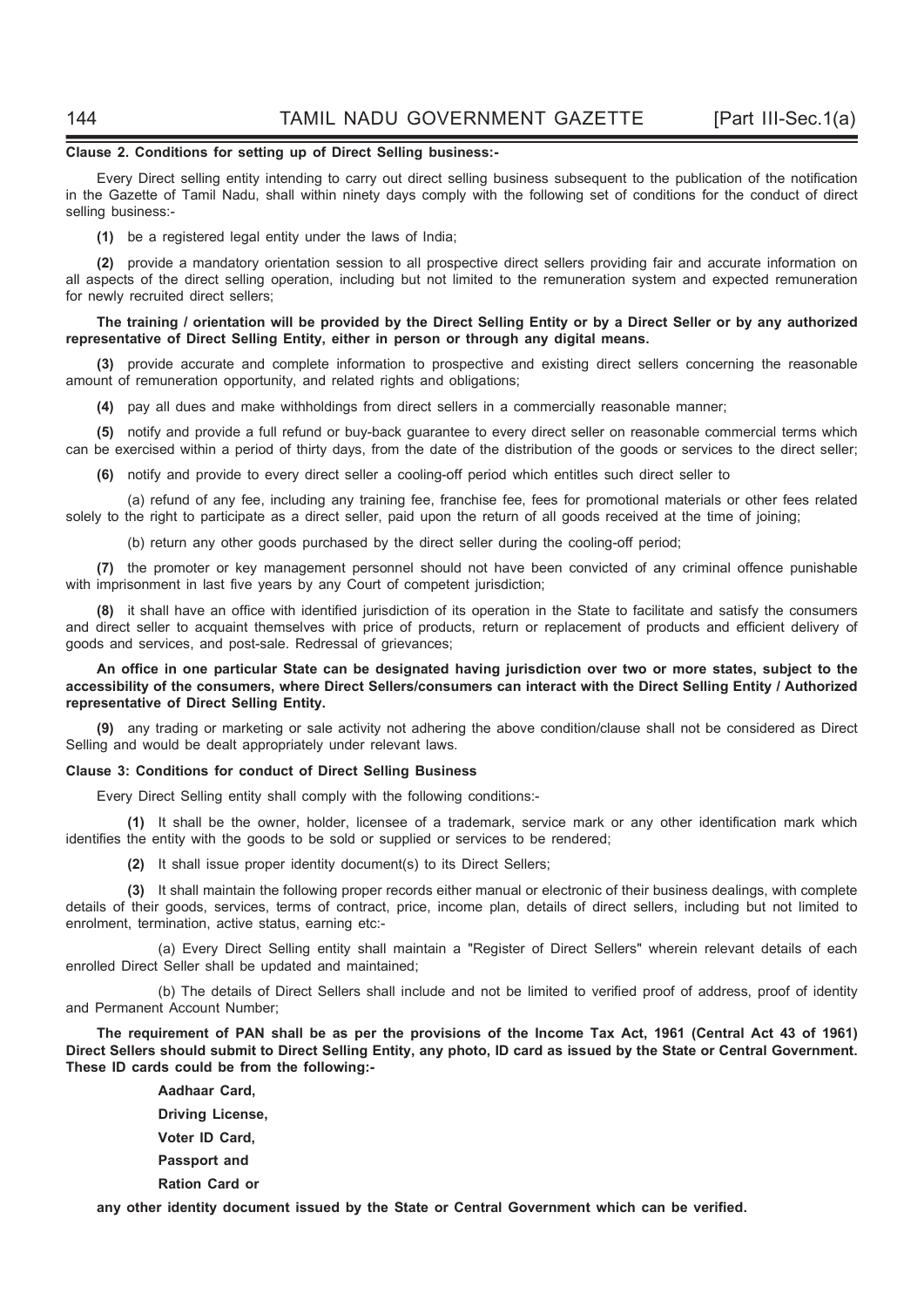#### (c) The Register of Direct Sellers shall be in a machine readable and printable format.

(4) It shall maintain proper and updated website with all relevant details of the entity, contact information, its management, products, product information, product quality certificate, price, complete income plan, terms of contract with direct seller and complaint redressal mechanism for direct sellers and consumers .. The website should have space for registering consumer complaints and should ensure that grievances are addressed within forty five days of making such complaints;

(5) It shall provide to all direct sellers their periodic account / information concerning, as applicable, sales, purchases, details of earnings, commissions, bonus and other relevant data, in accordance with agreement with the direct sellers. All financial dues shall be paid and any withholding made in a commercially reasonable manner;

(6) It shall monitor the value of the purchases of all its Direct Sellers / Distributors on a monthly basis; and once the purchase value crosses the taxation threshold; it must intimate the Direct seller / Distributor to pay the relevant tax, including Goods and Service Tax;

(7) It shall provide training or demonstration materials, catalogues, brochure etc. to the direct sellers generally free or only at cost if at all;

(8) A Direct Selling entity shall not.-

 (a) use misleading, deceptive or unfair recruiting practices, including misrepresentation of actual or potential sales or earnings, in their interaction with prospective or existing direct sellers;

 (b) make any factual representation to a prospective direct seller that cannot be verified or make any promise that cannot be fulfilled;

(c) present any advantages of direct selling to any prospective direct seller in a false or deceptive manner;

 (d) make or cause, or permit to be made, any representation relating to its direct selling practice, including remuneration system and agreement between itself and the direct seller, or to the goods or services being sold by itself or by the direct seller which is false or misleading;

 (e) engage in, or cause or permit, any conduct that is misleading or likely to mislead as to any material particular by relating to its direct selling practice, including remuneration system and agreement between itself and the direct seller, or to the goods or services being sold by itself or by the direct seller;

 (f) use, or cause or permit to be used, fraud, coercion, harassment, or unconscionable or unlawful means in promoting its direct selling practice, including remuneration system and agreement between itself and the direct seller, or to the goods or services being sold by itself or by the direct seller;

 (g) require its direct sellers to provide any benefit or buy or acquire any goods or services, including entry fees and renewal fees in order to participate in its direct selling operations, other than the purchase of sales demonstration equipment or materials at a resale and for which no commission, bonus or price not exceeding their cost which are not for any other advantage will be given to any person;

(h) provide any benefit to any person for the introduction or recruitment of one or more persons as direct sellers;

(i) require the direct sellers to pay any money by way of minimum monthly subscription or renewal charges;

knowingly make, omit, engage or cause, or permit to be made, any representation relating to its Direct Selling practice, including remuneration system and agreement between itself and the direct seller, or the goods or services being sold by itself or by the direct seller which is false or misleading;

(9) Notwithstanding the distribution system adopted by a direct selling entity, the Direct Selling Entity shall be responsible for compliance of these Guidelines by any member of its network of direct selling, whether such member is appointed directly or indirectly by the Direct Selling Entity.

To comply to this clause, Direct Selling Entity shall sign an addendum to the current contracts with the existing Direct Sellers. For the Direct Sellers to be appointed herein-after, this clause shall be added in the contract signed by both the parties. The Direct Selling Entity should ensure that it contractually binds its Direct Sellers to comply with these Guidelines and take disciplinary action against reported non- compliance

#### Clause 4: Conditions for Direct Selling contract between Direct Seller/Distributor and Direct Selling Entity,-

(1) Every Direct Selling entity shall execute a contract agreement, whether directly or indirectly, with Direct Sellers before enrolment,

 (a) The Agreement shall be provided in a manner consistent with Section 10 of the Indian Contract Act, 1872 (Central Act 9 of 1872);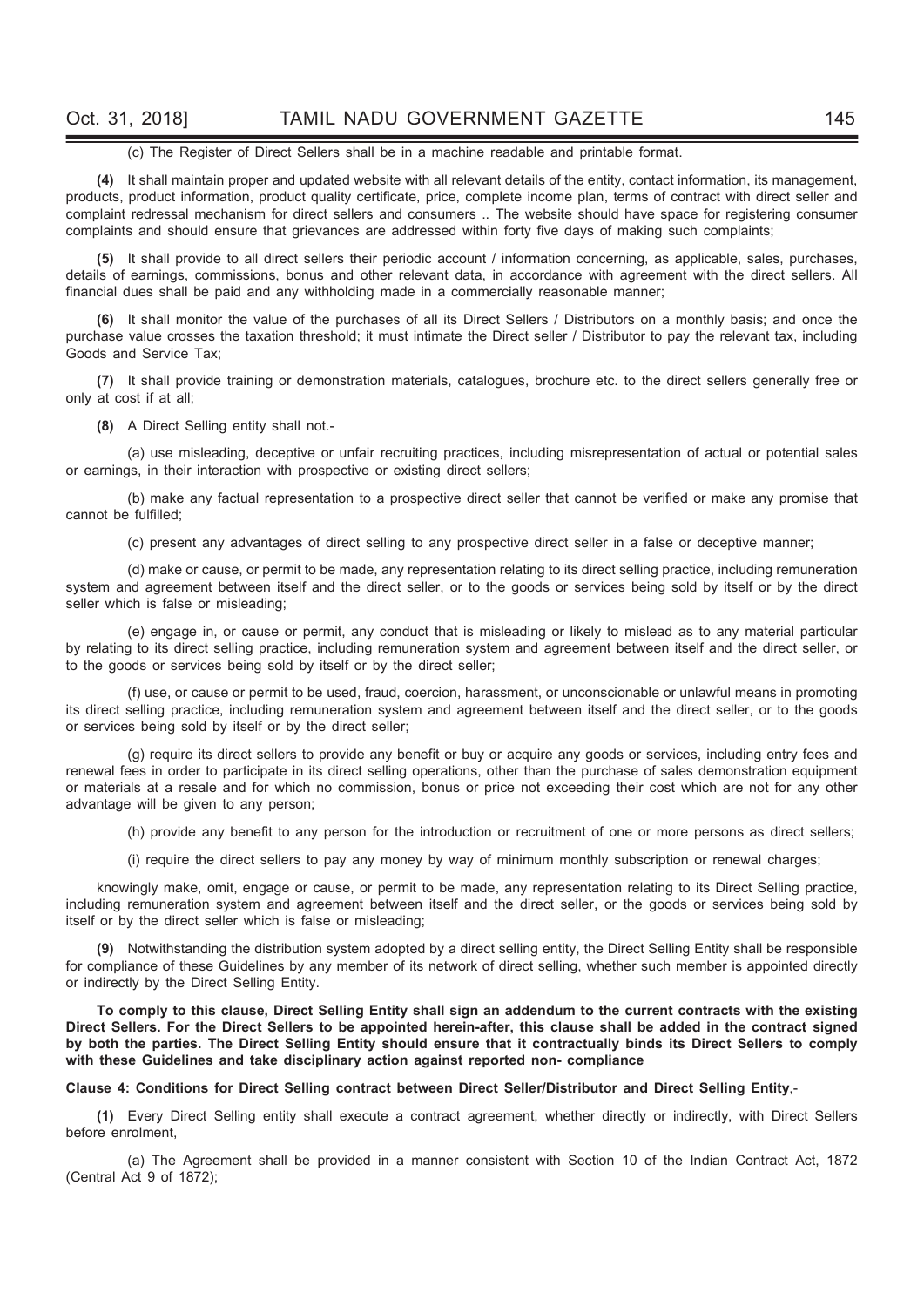(b) In addition to the rights and obligations of parties to this agreement under these guidelines or any other law in force, parties shall have rights and obligations that are coextensive with rights and obligations of parties under the Indian Contract Act, 1872 (Central Act 9 of 1872);

(2) The agreement shall be made in writing, describing the material terms of participation and shall:-

 (a) not compel or induce the direct seller to purchase goods or services in an amount that unreasonably exceeds an amount that can be expected to be sold to consumers or consumed within a reasonable period of time;

 (b) allow or provide the direct seller a reasonable cooling-off period in which to cancel participation and receive a refund for goods or services purchased and also of any consideration given to participate in the operations of the applicant;

 (c) allow for the termination of contract, with reasonable notice, in such instances and on such terms where a direct seller is found to have made no sale of goods or services for a period of upto two years, since the contract was entered into, or the date of the last sale made by the direct seller;

#### The date of termination shall be provided or governed by the respective conditions of the contract executed between Direct Selling Entity and Direct Seller or by giving notice of reasonable period by either party say one month or as per the provisions of the Indian Contract Act.

 (d) allow or provide for a buy-back or repurchase policy for currently marketable goods or services sold to the direct seller at the said direct seller's request at reasonable terms.

#### Clause 5: Certain obligations of Direct Sellers

(1) Direct seller engaged in direct selling shall carry their identity card and do not visit the customer's premises without prior appointment / approval;

(2) At the initiation of a sales representation, without request, truthfully and clearly identify themselves, the identity of the direct selling entity, the nature of the goods or services sold and the purpose of the solicitation to the prospective consumer;

(3) Offer a prospective consumer accurate and complete explanations and demonstrations of goods and services, prices, credit terms, terms of payment, return policies, terms of guarantee, after-sales service;

(4) The following information shall be provided to the prospect/ consumers at the time of sale, namely:-

 (a) Name, address, registration number or enrollment number, identity proof and telephone number of the direct seller and details of direct selling entity;

(b) A description of the goods or services to be supplied;

(c) Explain to the consumer about the goods return policy of the company in the details before the transaction;

(d) The Order date, the total amount to be paid by the consumer along with the bill and receipt;

(e) Time and place for inspection of the sample and delivery of goods;

 (f) Information of his/her rights to cancel the order and / or to return the product in saleable condition and avail full refund on sums paid; and

(g) Details regarding the complaint redressal mechanism;

(5) A direct seller shall keep proper book of accounts stating the details of the products, price, tax and the quantity and such other details in respect of the goods sold by him/her, in such form as per applicable law or as may be prescribed under law.

(6) A direct seller shall not,-

(a) use misleading, deceptive and / or unfair trade practices;

 (b) use misleading, false, deceptive, and / or unfair recruiting practices, including misrepresentation of actual or potential sales or earnings and advantages of direct selling to any prospective direct seller, in their interaction with prospective direct sellers;

 (c) make any factual representation to a prospective direct seller that cannot be verified or make any promise that cannot be fulfilled;

(d) present any advantages of direct selling to any prospective direct seller in a false and / or a deceptive manner;

 (e) knowingly make, omit, engage, or cause, or permit to be made, any representation relating to the direct selling operation, including remuneration system and agreement between the direct Selling entity and the direct seller, or the goods and / or services being sold by such direct seller which is false or misleading;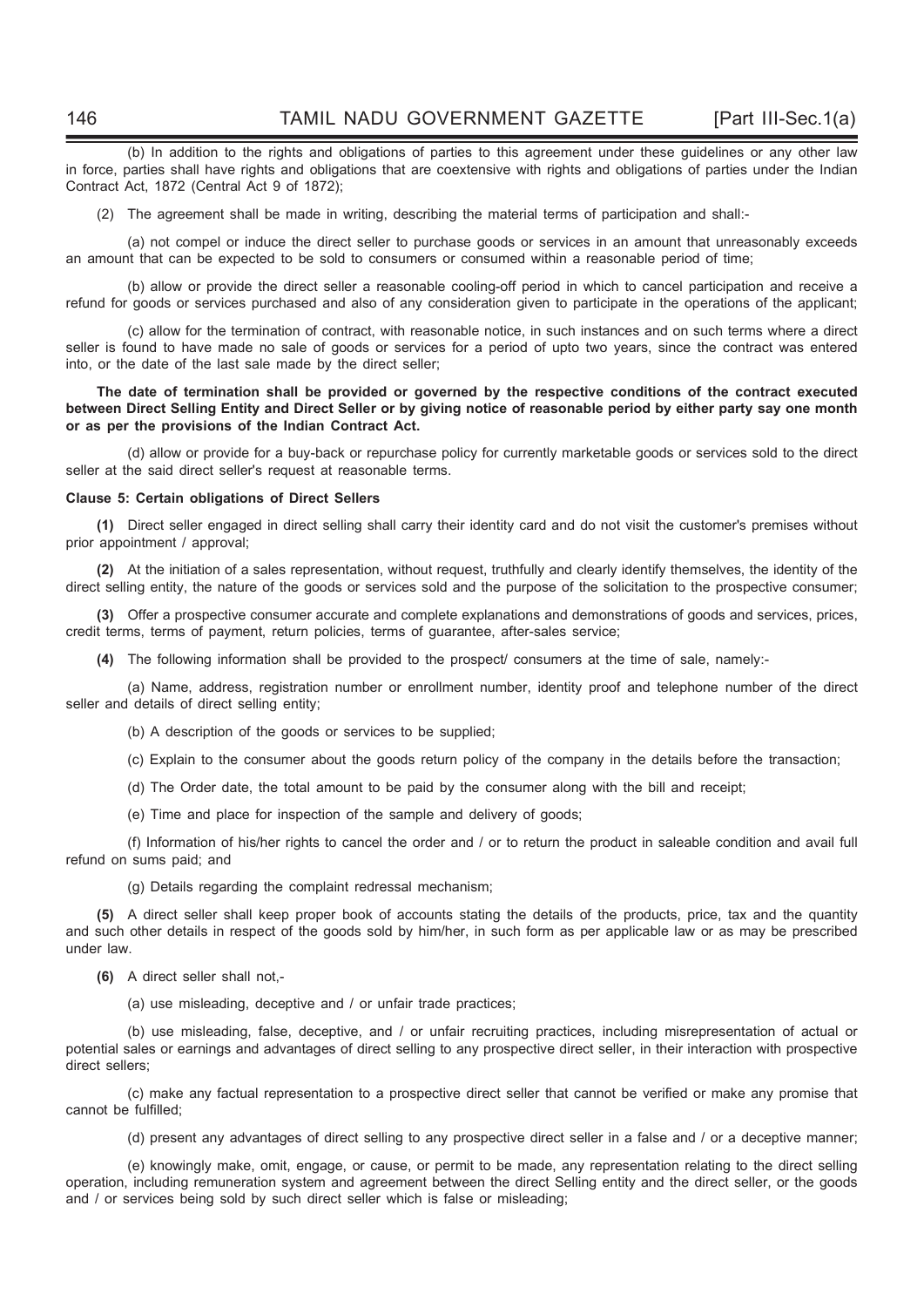(f) require or encourage direct sellers recruited by the first mentioned direct seller to purchase goods and / or services in unreasonably large amounts;

 (g) provide any literature and / or training material not restricted to collateral issued by the direct selling entity, to a prospective or existing direct sellers both within and outside the parent direct selling entity, which has not been approved by the parent direct selling entity; and

 (h) require or encourage prospective or existing direct sellers to purchase any literature or training materials or sales demonstration equipment and if at all required such purchase shall not be at a cost exceeding the cost of materials.

#### Clause 6: Relationship between Direct Selling Entity and Direct Seller

(1) The relationship between Direct Selling entity and Direct Seller shall be determined as per the written agreement between the parties:

(a) for rights and obligations that are expressly provided as conditions for the conduct of Direct Selling business under the guidelines for the Direct Selling entity and Direct Seller, the same shall prevail;

(b) all other rights and obligations, shall be determined as per the express terms of written agreement unless expressly provided otherwise in the contract between a Direct Selling entity and Direct Seller;

(2) The Direct Selling entity will be liable for grievances arising out of sale of products, services or business opportunity by its Direct Sellers; and

(3) It will be the responsibility of the Direct Selling entity to monitor and control the practices/methods adopted by the Direct Sellers.

It is clarified that the Direct Selling Entity will be responsible for the quality of products and services and it will guide and help the Direct Seller to follow best practices in the interest of consumers. The scope and specific liabilities of the Direct Seller in such cases will be defined in unambiguous terms in the contract signed. By way of providing in the contract, every Direct Selling Entity shall define and develop some mechanism to monitor the practices being adopted by its Direct Sellers.

#### Clause 7: Conduct for the Protection of Consumer

(1) Direct Sellers and Direct Selling Entity shall take appropriate steps to ensure the protection of all private information provided by a consumer;

(2) Direct Sellers and Direct Selling Entity shall be guided by the provisions of the Consumer Protection Act, 1986 (Central Act 68 of 1986);

(3) All complaints received over phone, email, website, post and walk-in shall have a complaint number for tracing and tracking the complaint and record time taken for redressal;

(4) Every Direct Selling company shall constitute a Grievance Redressal Committee whose composition, nature of responsibilities shall include but not limited to,-

(a) the Grievance Redressal Committee shall consist of at least three officers of the Direct Selling entity;

(b) the Grievance Redressal Committee shall address complaints and inform complainants of any action taken;

 (c) complaints may be made by any member of the general public against a Direct Seller of the company, an employee or any other officer of the entity;

(d) all such grievances will be resolved directly by the Direct Selling Entity;

(5) The direct selling entity shall provide information to the consumer upon purchase which shall contain:-

- (a) the name of the purchaser and seller;
- (b) the delivery date of goods or services;
- (c) procedures for returning the goods; and
- (d) warranty of the goods and exchange / replacement of goods in case of defect:

Provided that no direct seller shall, in pursuance of a sale, make any claim that is not consistent with claims authorized by the Direct Selling Entity.

(6) Any person who sells or offers for sale, including an e-commerce platform / marketplace, of any product or service of a Direct Selling Entity must have prior written consent from the respective Direct Selling Entity in order to undertake or solicit such sale or offer.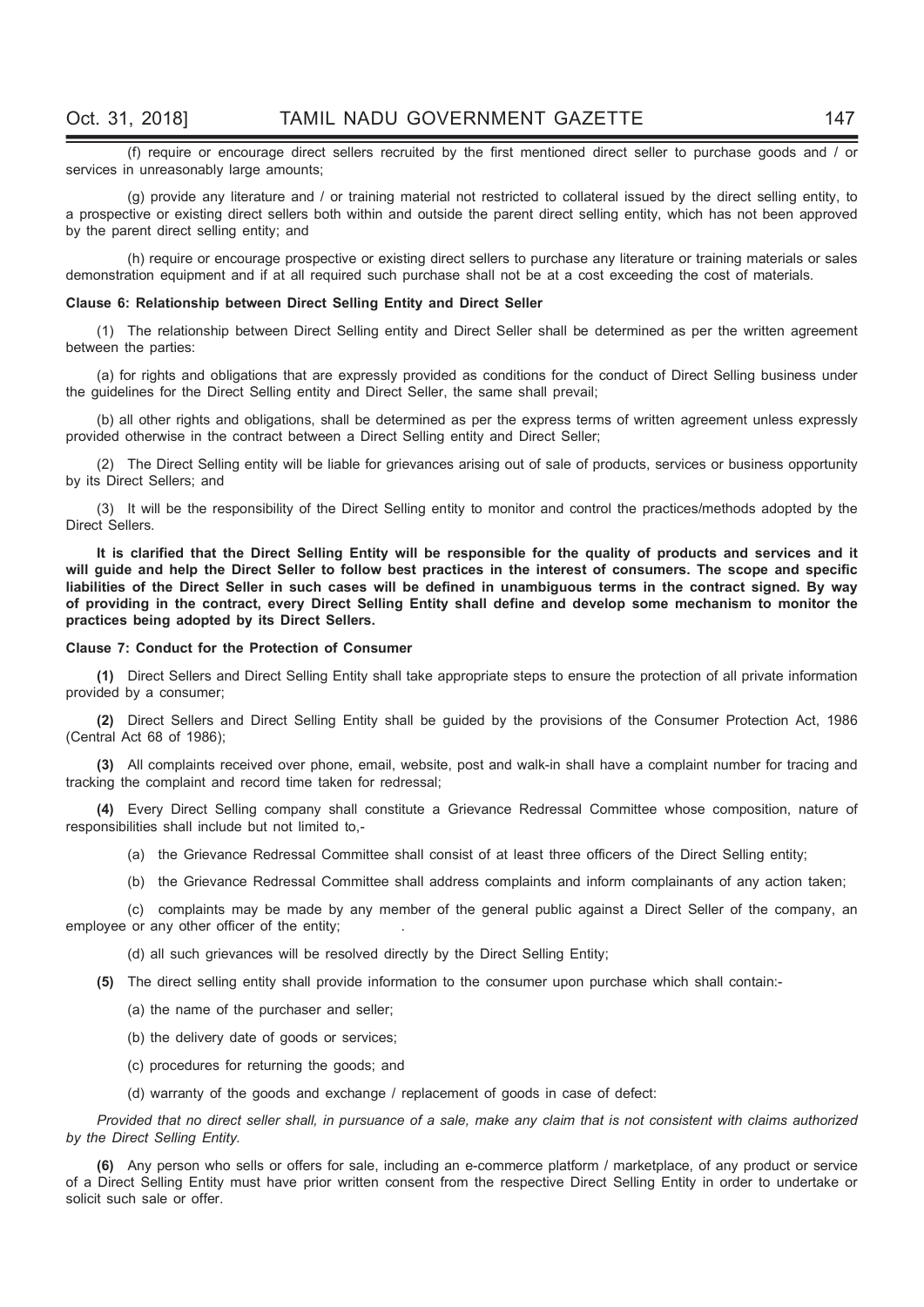#### Clause 8: Prohibition of Pyramid Scheme & Money Circulation Scheme

(1) No person or entity shall promote a Pyramid Scheme, as defined in sub-clause (11) of clause1 or enroll any person to such scheme or participate in such arrangement in any manner whatsoever in the garb of doing Direct Selling business

(2) No person or entity will participate in Money Circulation Scheme, as defined in sub-clause (12) of clause1 in the garb of Direct Selling of Business Opportunities.

#### Clause 9: Appointment of Monitoring Authority

(1) The Nodal department to deal with the issues related to Direct Selling in the State of Tamil Nadu. A State Level Monitoring Committee is set up to monitor the activities of Direct Sellers, as given below:

#### State Level Monitoring Committee with the following officials, namely:-

| SI. No. | Name of the Officers                                                                                                                                             | Designation    |
|---------|------------------------------------------------------------------------------------------------------------------------------------------------------------------|----------------|
| 1.      | Commissioner,<br>Civil Supplies and Consumer<br>Protection Department, Chepauk,<br>Chennai - 600 005.                                                            | Chairperson    |
| 2.      | Deputy Commissioner of Labour,<br>O/o. Commissioner of Labour,<br>DMS Campus, Teynampet,<br>Chennai - 600 006.                                                   | Member         |
| 3.      | Additional Commissioner / Joint Commissioner,<br>O/o. Commissioner of Food Safety and<br>Drug Administration, DMS Campus,<br>Teynampet, Chennai - 600 006.       | Member         |
| 4.      | Additional Commissioner (PR),<br>O/o. Commissioner of State Tax,<br>Chennai - 600 005.                                                                           | Member         |
| 5.      | Deputy Commissioner (City) North and South,<br>Civil Supplies and Consumer Protection Department,<br>Ezhilagam Annexure Building, Chepauk,<br>Chennai - 600 005. | Member         |
| 6.      | Two Reputed Voluntary Consumer Organisations                                                                                                                     | <b>Members</b> |

(2) The Joint Commissioner of Civil Supplies and Consumer Protection is appointed as the State Nodal Officer. But, at District level there is no need for committee. District Supply Officer is Nodal Officer for each district.

(3) The nodal officers may designate other officers of the respective Departments may appoint any other person whom they deem fit and necessary to assist them in the implementation of these Guidelines.

(4) Any direct selling entity conducting direct selling activities in the State of Tamil Nadu shall submit an undertaking and Proforma to the nodal officers, in the form of the attached Proforma, stating that it is in compliance with these guidelines.

(5) Direct selling entities shall also provide such details of its incorporation and other business details as may be notified from time to time. Such undertaking needs to be submitted to the Department annually.

#### Clause 10: Powers of entry and search into Direct Selling Entity / Direct Seller premises if any violation of guidelines takes place:-

(1) The Enforcement Officer, not below the rank of General Manager, Industries Department, and Gazetted officer of Vigilance Enforcement Department, Gazetted Food Inspector of Institute of Preventive Medicine and Inspector of Legal Metrology may, with a view to secure compliance with this Order or to satisfy himself that this Order has been complied with,-

(a) inspect or cause to be inspected;

 (b) require any person to give any information in his possession about the goods / services of the Direct Selling Entity / Direct Seller;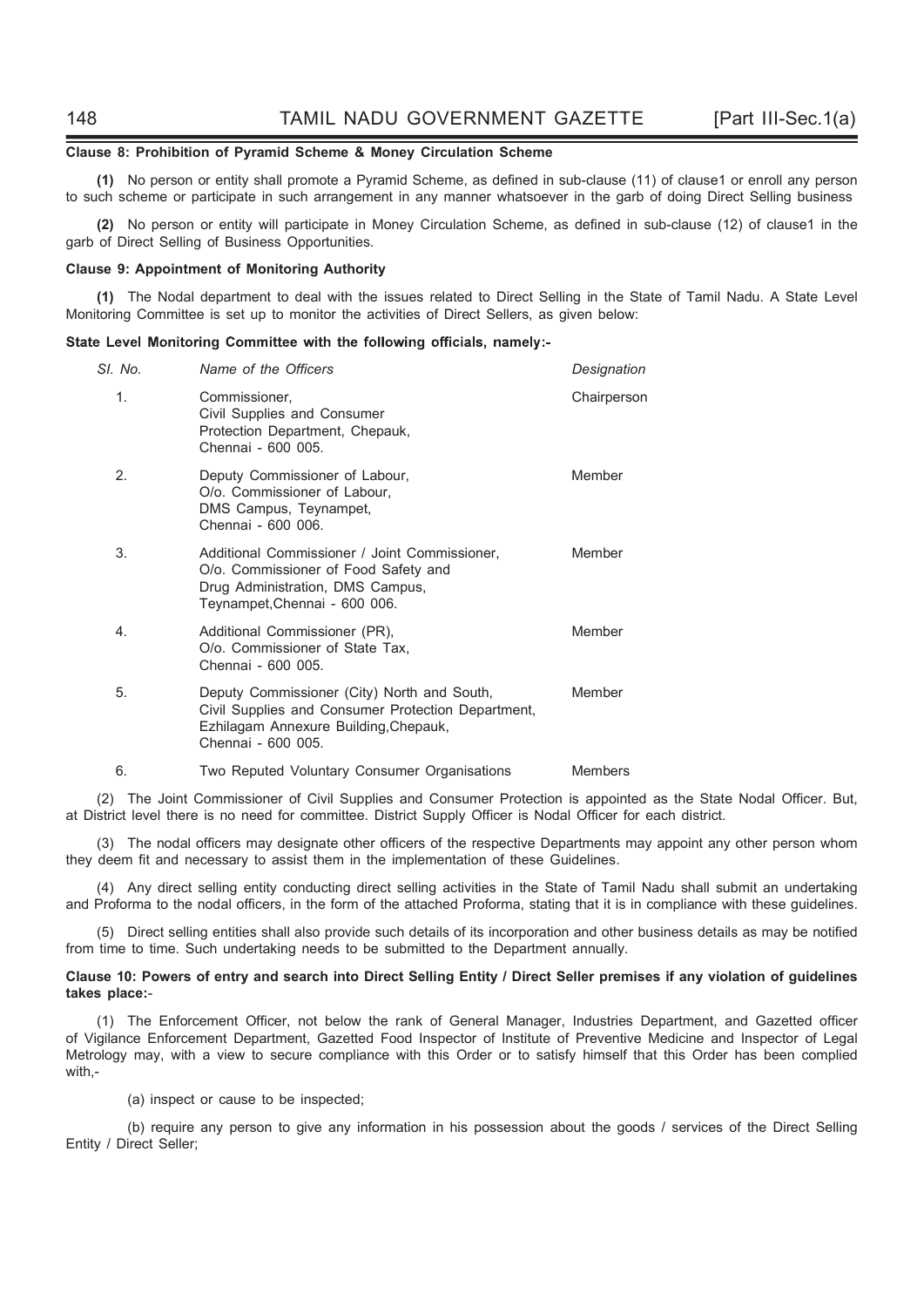(c) stop and search forthwith, with such aid or assistance as may be necessary;

(d) enter and search, with such aid or assistance as may be necessary; . and

 (e) The Enforcement Officer shall submit the enquiry report before the District Revenue Officer of the District concerned.

The provisions contained in the Code of Criminal Procedure, 1973 (Central Act 2 of 1974) relating to search shall, so far as may be, apply to searches under this order.

#### Clause 11: Appeal:-

(1) Any person aggrieved by any order passed by the District Revenue Officer may within seven days from the date of receipt by him of such order appeal against such order, to the appellate authority.

(i) The Collector is the appellate authority having jurisdiction over the area to the Collector of the District concerned.

#### Clause 12: Revision:-

(i) Any person aggrieved by an order may within thirty days from the date of communication to him of such an order, prefer a revision to the Commissioner, Industries and Commerce.

(ii) Pending disposal of the revision petition, the Government may direct that the order under revision shall not have effect until the same is disposed off.

#### PART -A

#### (Clause-2)

- 1 (i) Name of the Company (As Registered) (ii) CIN No:
	- (iii) Name and address of Directors on Board

(Enclose details)

- 2 DETAILS OF REGISTRATION (WITH JURISDICTION)
	- (a) Address of Registered Office (Enclose copy of **Registration Certificate)**
	- (b) Email :
	- (c) Telephone Nos:
	- (d) Company Website:
	- (e) Details of other registrations (with
		- jurisdiction), if any
		- (Attach copy of Registration Certificate)
	- (f) Type of Entity (Private, Public, Trust, Ltd. Etc.)

#### 3 HEAD OFFICE & REGIONAL OFFICE

- (a) Address
- (b) E-mail
- (c) Details of Key Management Personnel as per registration under the Companies Act:
- (d) Details of Regional Office in the state of Tamil Nadu
- (e) Nodal Officer for interacting with D/o Consumer Affairs;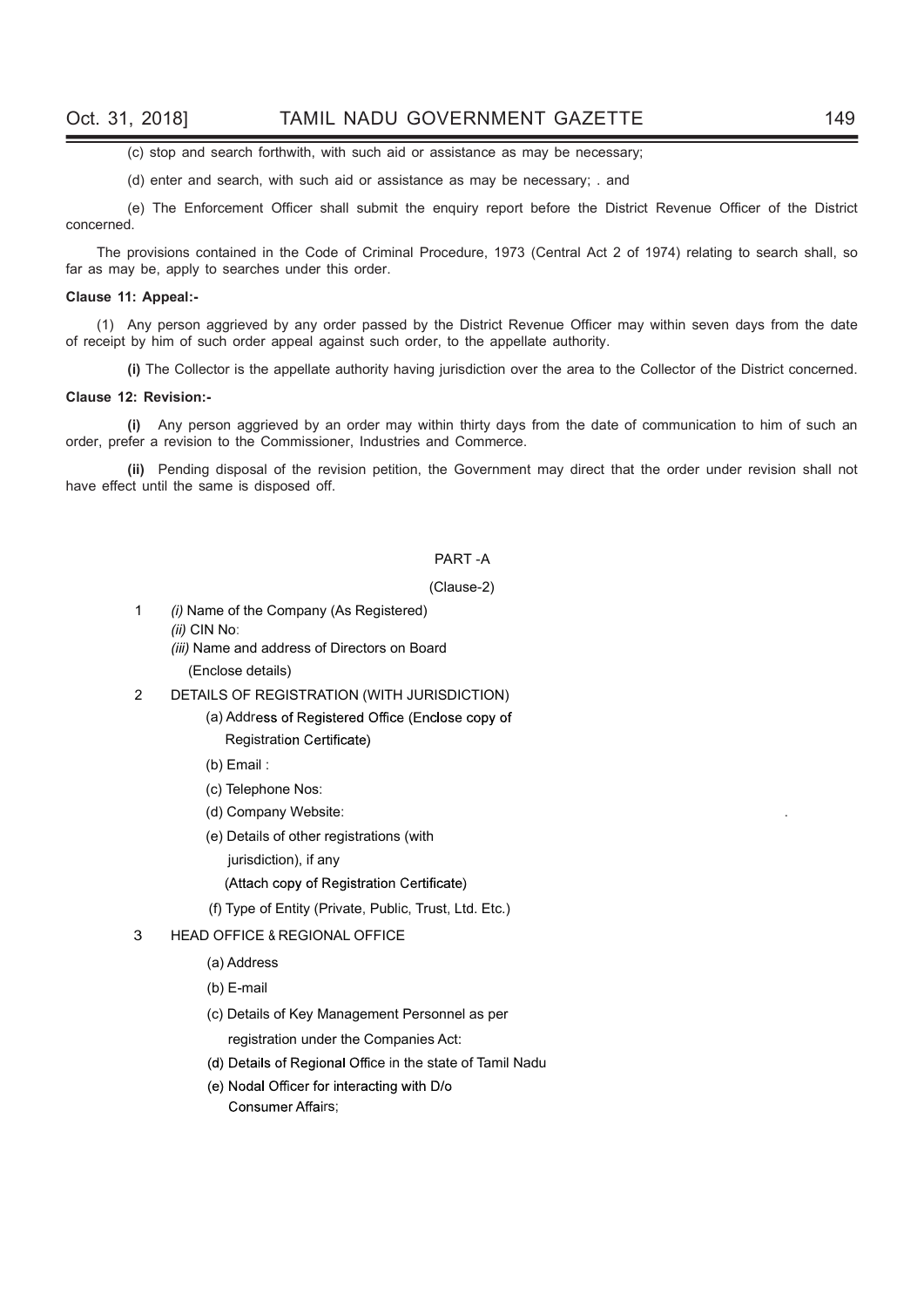(Name, designation, Tel No., e-mail, Fax, mobile No.)

- (f) Details of Nodal Officer for coordination with the
	- Government of Tamil Nadu (Name, designation,
	- Tel No., e-mail, Fax, mobile No.):
- 4 Whether anyone from the Management was convicted by any court in the past within the past 5 years (from the date of application). If so, the details thereof;
- 5 Whether direct selling is of Products or services or both?
- 6 Details of License(s), Trade Mark or Principal Brand which identifies the company:
- 7 (i) Address / Telephone Nos. / e-mails etc. of Customer Care & Grievance Redress Cells (HQ & State Branch(es) in Tamil Nadu)
	- (ii) Details of Consumer Grievance Redress Committee as per guidelines:
		- a. Member Name, Phone No and email:
		- b. Member Name, Phone No and email:
		- c. Member Name, Phone No and email:

enclosure.

| 8  | Details of Products / Services offered (Give link of websites)                                                                                                                                                                                            | Yes/No |
|----|-----------------------------------------------------------------------------------------------------------------------------------------------------------------------------------------------------------------------------------------------------------|--------|
| 9  | Please confirm the following about your direct selling scheme:-                                                                                                                                                                                           |        |
|    | (a) It has no provision that a Direct Seller will receive remuneration or incentives for<br>the recruitment / enrolment of new participants and provide that direct sellers will<br>receive remuneration derived only from the sale of goods or services. | Yes/No |
|    | (b) It does not require a participant to purchase goods or services:                                                                                                                                                                                      | Yes/No |
|    | (i) for an amount that exceeds an amount for which such goods or services<br>can be expected to be sold or resold to consumers;                                                                                                                           | Yes/No |
|    | (ii) for a quantity of goods or services that exceeds an amount that can be<br>expected to be consumed by, or sold or resold to consumers;                                                                                                                | Yes/No |
|    | (c) It does not require a participant to pay any entry/registration fee, cost of sales<br>demonstration equipment and materials or other fees relating to participation;                                                                                  | Yes/No |
|    | (d) It provides a participant with a written contract describing the "material terms"<br>of participation;                                                                                                                                                | Yes/No |
|    | (e) It allows or provides for a participant a reasonable<br>cooling-off period to participate or cancel participation<br>in the scheme and receive fund of any consideration<br>given to participate in the operations;                                   | Yes/No |
|    | (f) It allows or provides for a buy-back or repurchase<br>policy for "currently marketable" goods or services<br>sold to the participant at the request of the participant<br>at reasonable terms;                                                        | Yes/No |
|    | Note: 1. Give details in regard to the above in an<br>enclosure.                                                                                                                                                                                          |        |
| 2. | In case any of the answers in this para is 'No',<br>please provide full details with reasons in an                                                                                                                                                        |        |